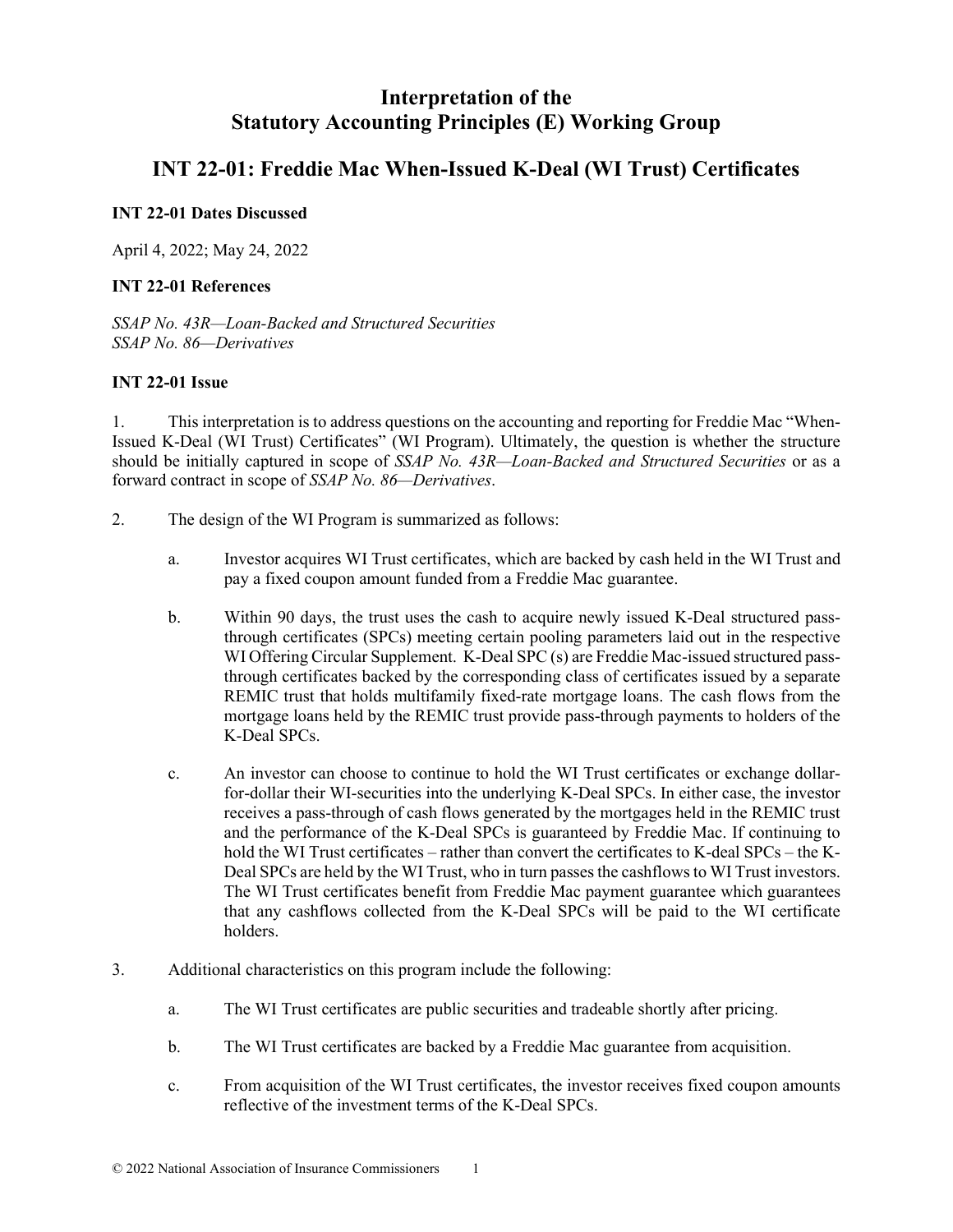#### **INT 22-01**

- d. The WI Trust is obligated to acquire, and Freddie Mac is required to sell, the K-Deal SPCs at the amount stated at the time of initial investment. Meaning, the investor is not at a risk of loss, nor will experience any variation in outcome due to underlying variables that occur from the time of initial investment in the WI Trust until the K-Deal SPCs are acquired. If market forces change the purchase price of the K-Deal SPCs during the 90-days after initial acquisition of the WI Trust certificates, then Freddie Mac is still required to sell the K-Deal certificates at the terms agreed to at original investment. Ultimately, the investor is guaranteed an investment in K-Deal SPCs that reflects the notional value of the WI Trustcertificates and coupon terms at initial acquisition. (For example, if the investor acquired \$100 million of WI Trust certificates at acquisition, when the K-Deals are subsequently acquired, the entity will receive \$100 million of K-Deal SPCs with the same payment terms regardless of any market impacts.)
- e. In the event that Freddie Mac is unable to acquire the K-Deal SPCs within the 90-day period, Freddie Mac is required to return the principal to the investor as well as provide a yield maintenance payment calculated using the full coupon payments that would have been received over the course of the investment.
- f. In the event that the investor elects to exchange the WI Trust certificates to the K-Deal SPCs, the investor receives an equivalent principal amount of the K-Deal SPCs of the same class. Although the investment will have a change in CUSIP, any such exchange is not deemed to be a taxable event as described in the respective Offering Circular Supplements for the WI Certificates. As such investors will not recognize a gain or loss on the exchange and investors will be treated as continuing to own the interests that were owned immediately prior to the exchange. Stated differently, any gains or losses on the exchanged WI-Certificates are "rolled into" the investors' new K-Deal Certificate position.

4. The question of whether the structure is a loan-backed or structured security, or a derivative is primarily focused on the initial acquisition and the 90-day (or less) timeframe before the WI Trust acquires K-Deal certificates. The question is whether the initial 90-day acquisition of the WI Trust certificate, prior to the trust's acquisition of the K-Deal certificates, represents a forward contract required to be accounted for under *SSAP No. 86—Derivatives*. Key excerpts from SSAP No. 86 are as follows:

- a. The definition of a derivative instrument from SSAP No. 86, paragraph 4:
	- 4. "Derivative instrument" means an agreement, option, instrument or a series or combination thereof:
		- a. To make or take delivery of, or assume or relinquish, a specified amount of one or more underlying interests, or to make a cash settlement in lieu thereof; or
		- b. That has a price, performance, value or cash flow based primarily upon the actual or expected price, level, performance, value or cash flow of one or more underlying interests.
- b. The definition of a forward contract from SSAP No. 86, paragraph 5.d.:
	- 5.d. "Forwards" are agreements (other than futures) between two parties that commit one party to purchase and the other to sell the instrument or commodity underlying the contract at a specified future date. Forward contracts fix the price, quantity, quality, and date of the purchase and sale. Some forward contracts involve the initial payment of cash and may be settled in cash instead of by physical delivery of the underlying instrument.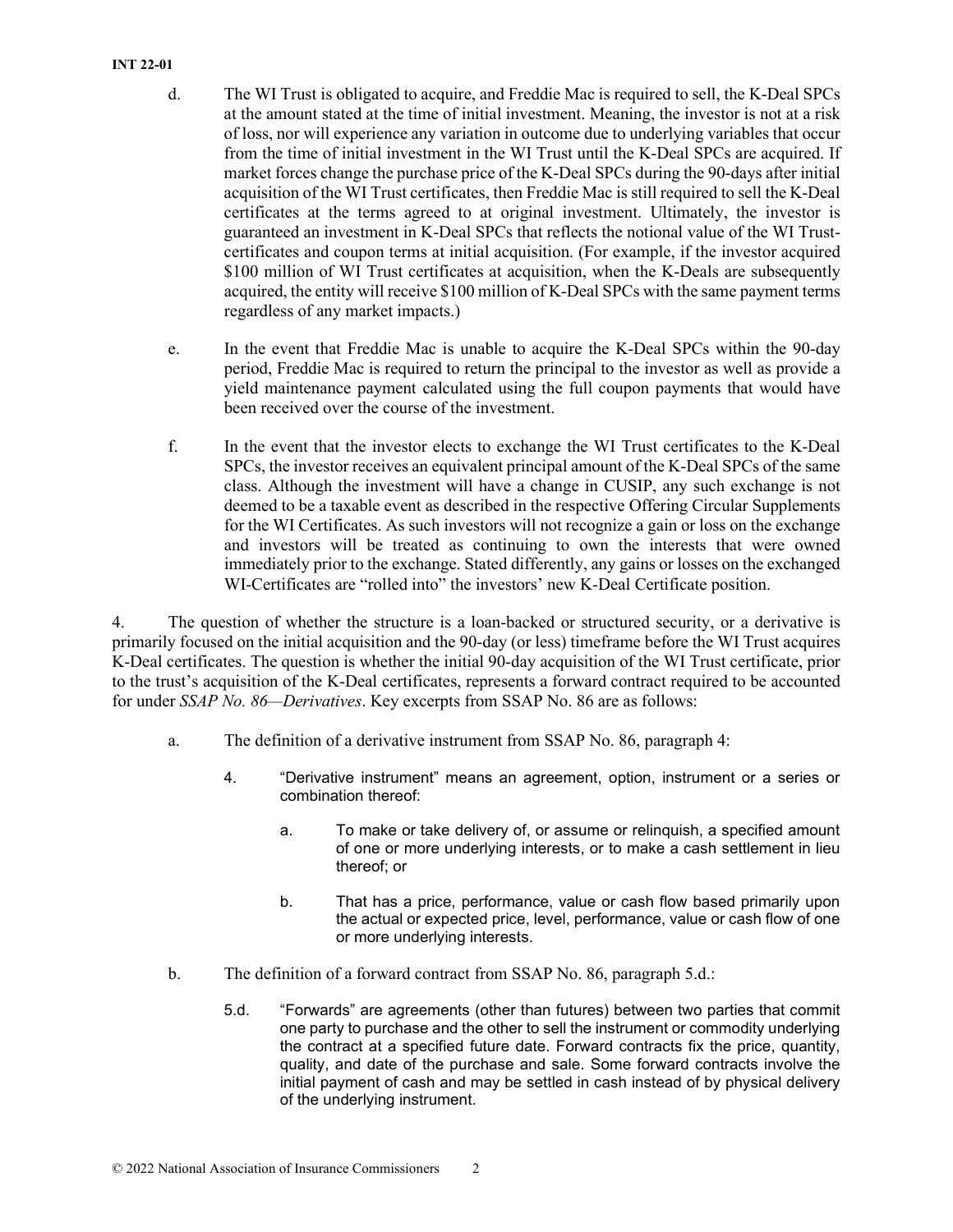5. This interpretation intends to clarify whether investments in the Freddie Mac WI Program shall be initially captured in scope of *SSAP No. 86—Derivatives* or captured in scope of *SSAP No. 43R—Loan-Backed and Structured Securities*.

#### **INT 21-01 Discussion**

6. This interpretation clarifies that investments in the Freddie Mac WI Program shall be captured in scope of *SSAP No. 43R—Loan-Backed and Structured Securities* from initial acquisition, and not as a derivative forward contract, for the following reasons:

- a. The WI Program is fully guaranteed by Freddie Mac and ensures that the investor will receive pass-through certificates, backed my mortgage loans held in trust, that reflect the terms of the investment set at original acquisition. In the event that the K-Deal certificates cannot be acquired, Freddie Mac is guaranteed to provide payment to the investor that reflects the full principal and interest per the original terms of the agreement, which reflects the payments that would have been received overtime if K-Deal certificates had been acquired.
- b. The definition of a forward contract in SSAP No. 86 reflects an agreement between two parties that commit one party to purchase and another party to sell the instrument underlying the contract at a specified future date. With the WI Trust Program, the investor does not have a future commitment to acquire securities, as the investor acquires the WI Trust certificate on day one of the transaction and the investor is not required to convert the WI Trust certificates at any time. This WI Trust certificate is not a derivative instrument, as at the time of acquisition, the certificate reflects a tradeable investment in a trust structure backed by cash and a Freddie Mac guarantee of cash flows in accordance with terms established at original acquisition. In addition to having no variation to the investor as a result of an underlying interest, there is no requirement on the investor to take delivery of a different investment. The ability to convert the WI Trust certificate to a K-Deal certificate is strictly an election to the investor and is not a requirement to receive the pass-through cash flows per the terms of the initial investment.
- c. The WI Program, and resulting obligation of Freddie Mac, ultimately reflects an investment where the investor receives pass-through cash flows generated from mortgage loans acquired and held in trust. This investment dynamic is within the scope of *SSAP No. 43R—Loan-Backed and Structured Securities*, paragraphs 2-4:
	- 2. Loan-backed securities are defined as securitized assets not included in structured securities, as defined below, for which the payment of interest and/or principal is directly proportional to the payments received by the issuer from the underlying assets, including but not limited to pass-through securities, lease-backed securities, and equipment trust certificates.
	- 3. Structured securities are defined as loan-backed securities which have been divided into two or more classes for which the payment of interest and/or principal of any class of securities has been allocated in a manner which is not proportional to payments received by the issuer from the underlying assets.
	- 4. Loan-backed securities are issued by special-purpose corporations or trusts (issuer) established by a sponsoring organization. The assets securing the loanbacked obligation are acquired by the issuer and pledged to an independent trustee until the issuer's obligation has been fully satisfied. The investor only has direct recourse to the issuer's assets, but may have secondary recourse to third parties through insurance or guarantee for repayment of the obligation. As a result, the sponsor and its other affiliates may have no financial obligation under the instrument, although one of those entities may retain the responsibility for servicing